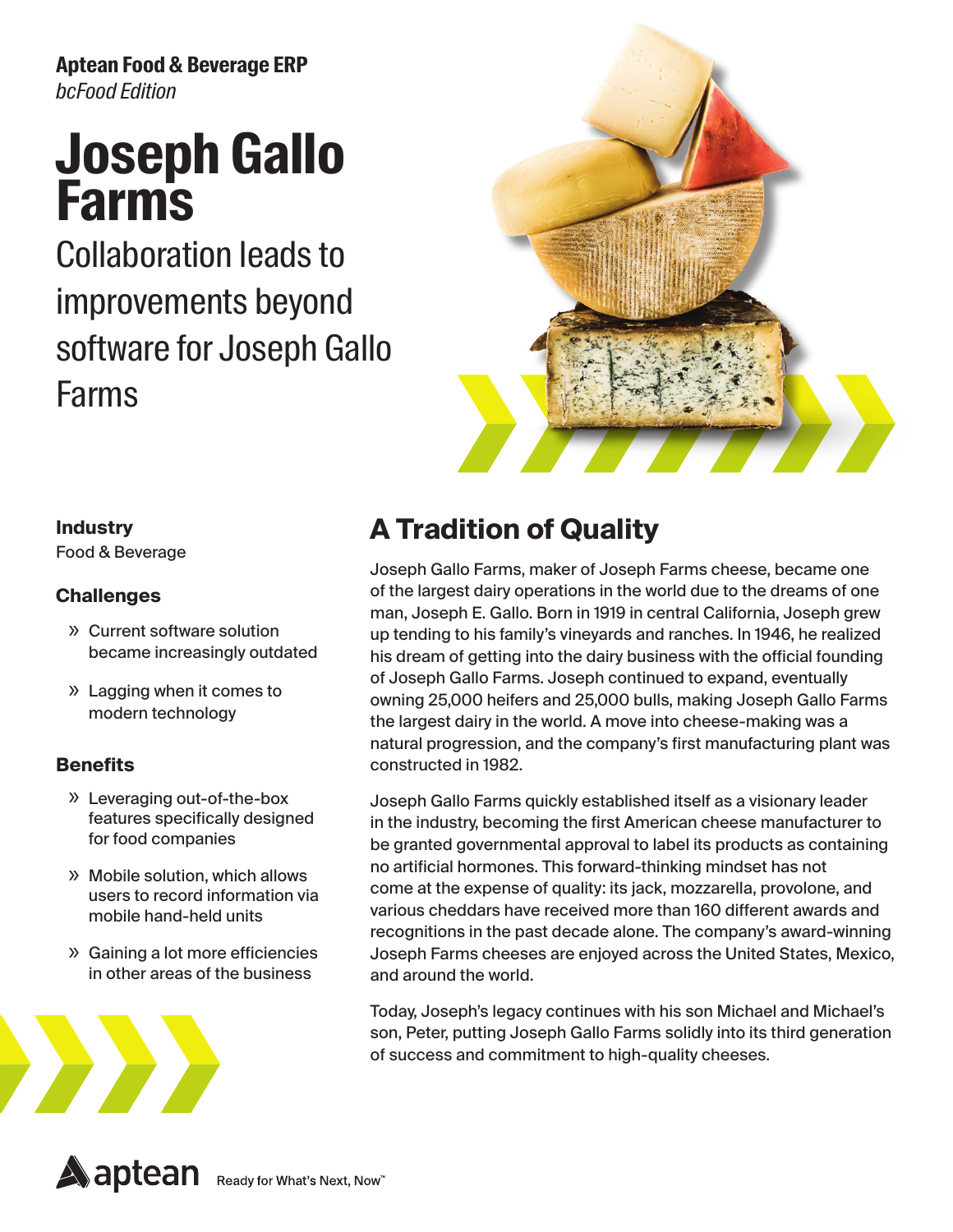"With Aptean, it was clear we found an organization with expertise, both in terms of the food industry and in terms of consultancy and best practices. There was a great connection with Aptean. They genuinely care and have always been responsive to our needs and requests."

**Pete Lundrigan**, Director of IT and Automation at Joseph Gallo Farms



#### **Time for a Change**

**The Communication** 

Understanding the importance of software in maintaining the company's standards of excellence, the people at Joseph Gallo Farms were no strangers to the enterprise resource planning (ERP) tools that bring all areas of business together under one platform. In 2005, the company began working with a version of Microsoft's ERP solution for mid-sized businesses, Dynamics NAV, that had been configured to support the food industry. While the software had been cutting edge when they first deployed it, as the years passed the version of NAV they were using became increasingly outdated, to the point that it was no longer supported by Microsoft. In 2013, the IT and management teams began to seriously look at an upgrade.

When it came to the software itself, Joseph Gallo Farms did not have to search far. Users had been comfortable with the Dynamics NAV application, and, after determining that the current version of NAV was as intuitive and flexible as their old software, it was only logical that they would continue to work with it.

The real search was on the services side. Joseph Gallo Farms had grown dissatisfied with their existing software provider, and wanted to find an organization that would be able to meet their commitment to improving processes and staying up to date. As Pete Lundrigan, the Director of IT and Automation at Joseph Gallo Farms, explains, "We sought a partner that was well-versed in the food industry, responsive to client needs, and strong in development in Dynamics NAV."

Joseph Gallo Farms found an organization that met all three of those requirements in Aptean. With more than 30 years of experience implementing ERP solutions for food processors, manufacturers, and distributors, Aptean, along with their food-focused vertical add-on to NAV, Aptean Food & Beverage ERP *bcFood Edition*, immediately impressed Joseph Gallo Farms with both their industry expertise and their commitment to doing the right thing for their customers.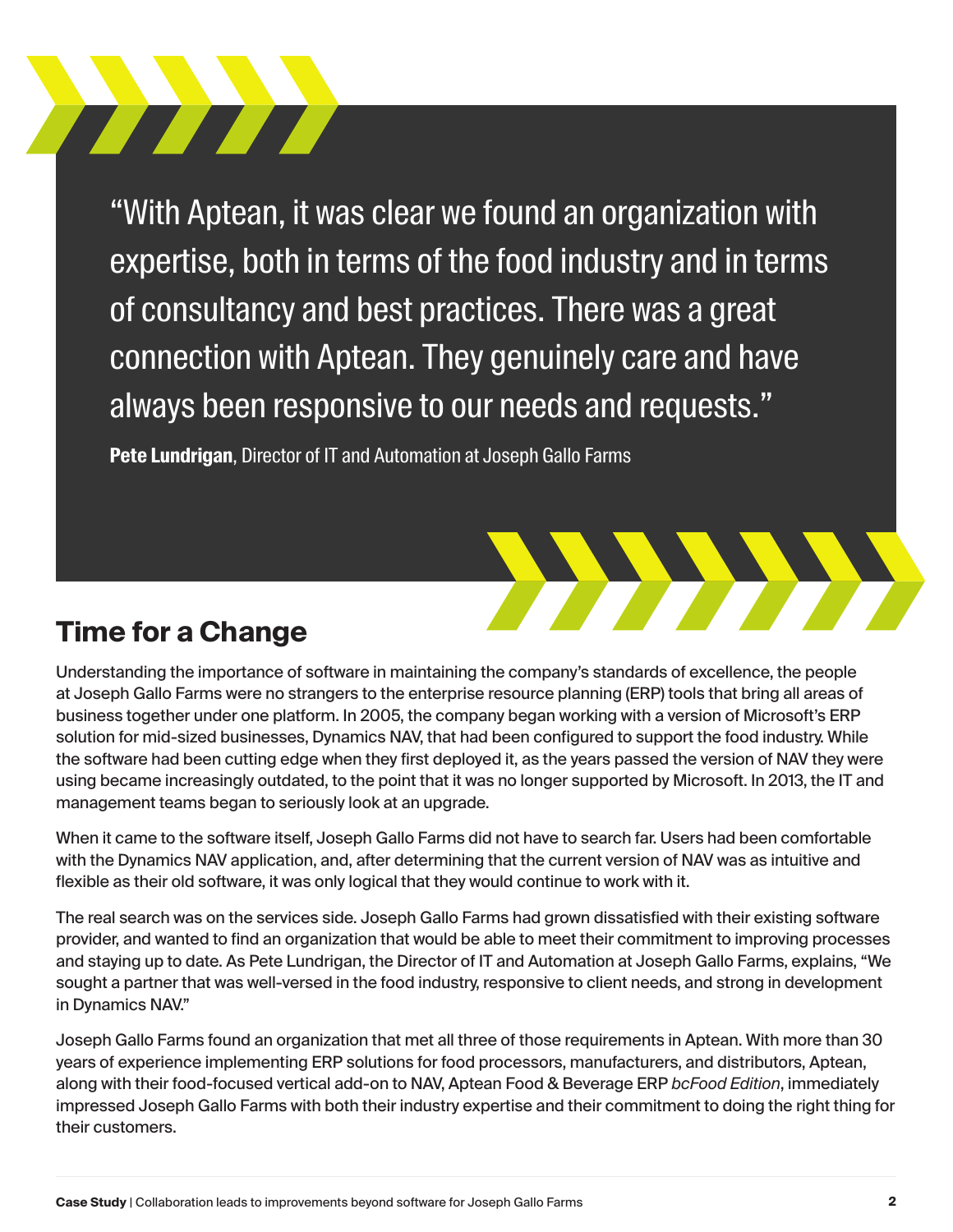Joseph Gallo Farms acted upon the connection they felt with Aptean and chose them to be their software provider, confident that Aptean's experience would allow them to design an ERP system around their business processes.

### **The Implementation Process: Collaboration Breeds Success**

Although Joseph Gallo Farms had been working with NAV prior to engaging with Aptean, the changes that had been made to the software over the years meant that they were effectively dealing with a new product. And while Aptean Food & Beverage ERP contained the same industry-specific features as their old vertical add-on, there were of course differences that would need to be reviewed. The team at Joseph Gallo Farms approached their new software with an open mind – committed to making choices that set the company up for future efficiencies and success, as opposed to merely re-inventing their legacy system.

The implementation of Aptean Food & Beverage ERP at Joseph Gallo Farms was a collaborative process every step of the way. The users at Joseph Gallo Farms were eager and willing to get involved and did not shy away from the responsibilities involved with successfully implementing an ERP solution like Aptean Food & Beverage ERP. As the two companies reviewed Aptean Food & Beverage ERP bcFood Edition's out-of-the-box capabilities against the business needs of Joseph Gallo Farms, they would identify areas that required a unique solution, then work together to find the optimal result.

"There are so many different ways to approach an issue," explains Steve Reynolds, Senior Implementer at Aptean. "Maybe you make a change to the software, maybe you adjust your business process. The implementation at Joseph Gallo Farms was great because they were so involved in working alongside us to figure out the best course of action. There was never any sort of 'you figure it out and get back to us with a solution' mandate. The users were as active in their implementation as could be."

Although Joseph Gallo Farms went live with Aptean Food & Beverage ERP *bcFood Edition* in February 2015, this spirit of collaboration lives on to this day.



"Joseph Gallo Farms has a lot of complex and interesting parts to their business. The key question from a software perspective, then, is 'how do you present what are very complex and intricate processes in as streamlined and easy-to-use way as possible?' Aptean Food & Beverage ERP bcFood Edition was able to meet this challenge."

**Steve Reynolds,** Senior Implementer at Aptean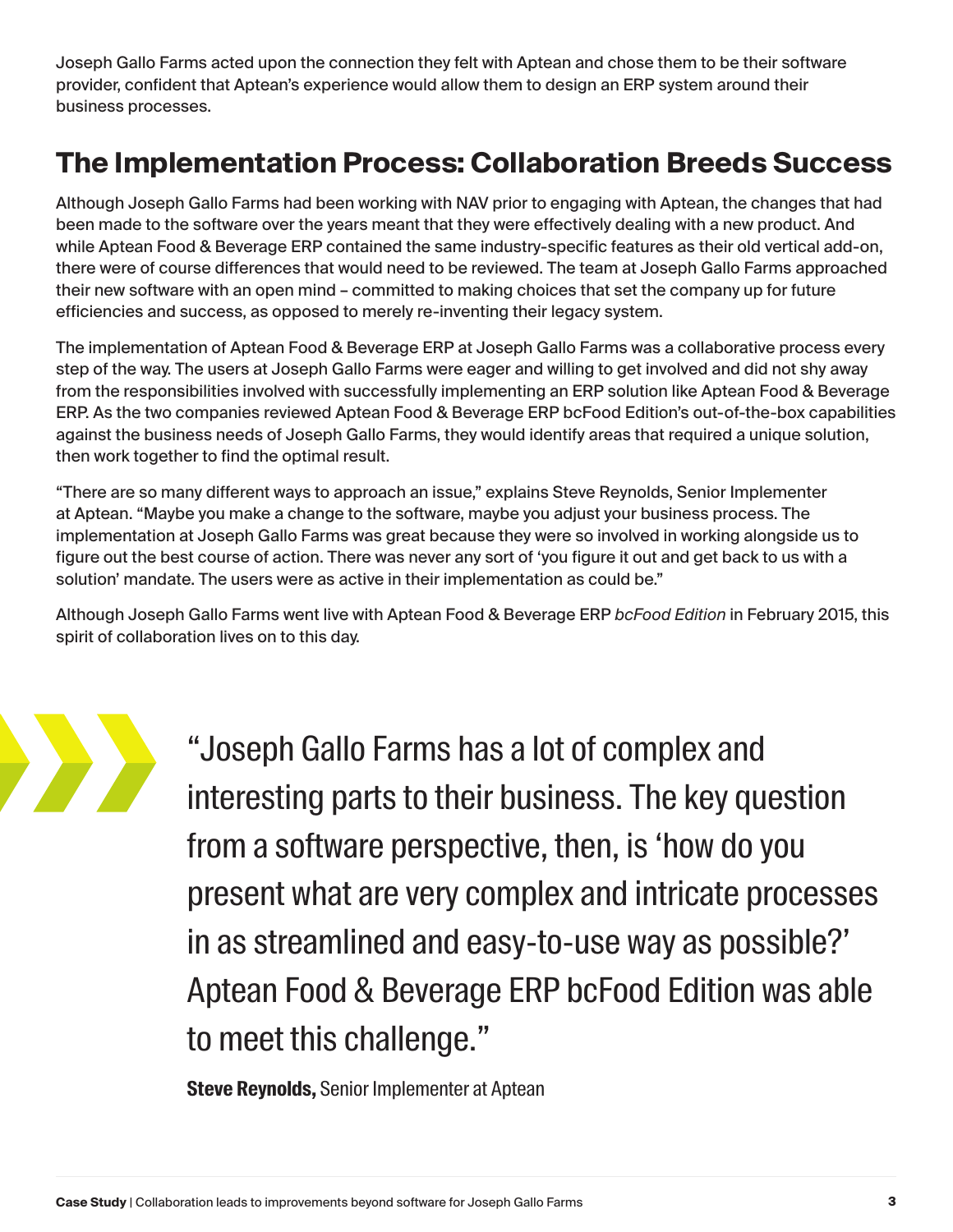### **Extensive Features for Inventory and Warehouse Control**

Joseph Gallo Farms was able to leverage the out-of-the-box features in Aptean Food & Beverage ERP that were designed specifically for companies like them. Nowhere was this more apparent than in the area of inventory control and warehouse management.

With Aptean Food & Beverage ERP bcFood Edition's license plating capabilities, Joseph Gallo Farms would obtain tight control and visibility of their warehouse contents. License plating makes it possible for users to define pallets and their contents, then track these pallets throughout the warehouse. This significantly streamlines warehouse movement activities, as users need to enter or scan just a single pallet number, rather than identify every individual case or block of cheese that is stored upon it.

Another component of Aptean Food & Beverage ERP that was especially important to Joseph Gallo Farms was its catch weighting feature. Catch weighting permits the recording of exact weights on variable weight items. This weight is recorded alongside a primary unit of measure, making it possible to simultaneously maintain an item according to two different units. In practice, this allows Joseph Gallo Farms to produce, move, and sell cheese by the block, but price each block according to its exact weight.

Possibly the most significant improvement to performing warehouse activities was the implementation of Aptean's Mobile solution, which allows users to record information via mobile hand-held units through an interface that connects directly to NAV. By implementing mobile devices with barcode scanning capabilities, Joseph Gallo Farms gave their users the ability to capture data from the warehouse floor in real-time, ensuring instantaneous, error-free updates to the available quantity and location of their items.

"We continue to meet with Aptean to talk about the new features we want to implement, and it's very much a joint effort. We work through various approaches, explore the pros and cons of each, and arrive at a solution together. It's truly a partnership."

**Pete Lundrigan,** Director of IT and Automation at Joseph Gallo Farms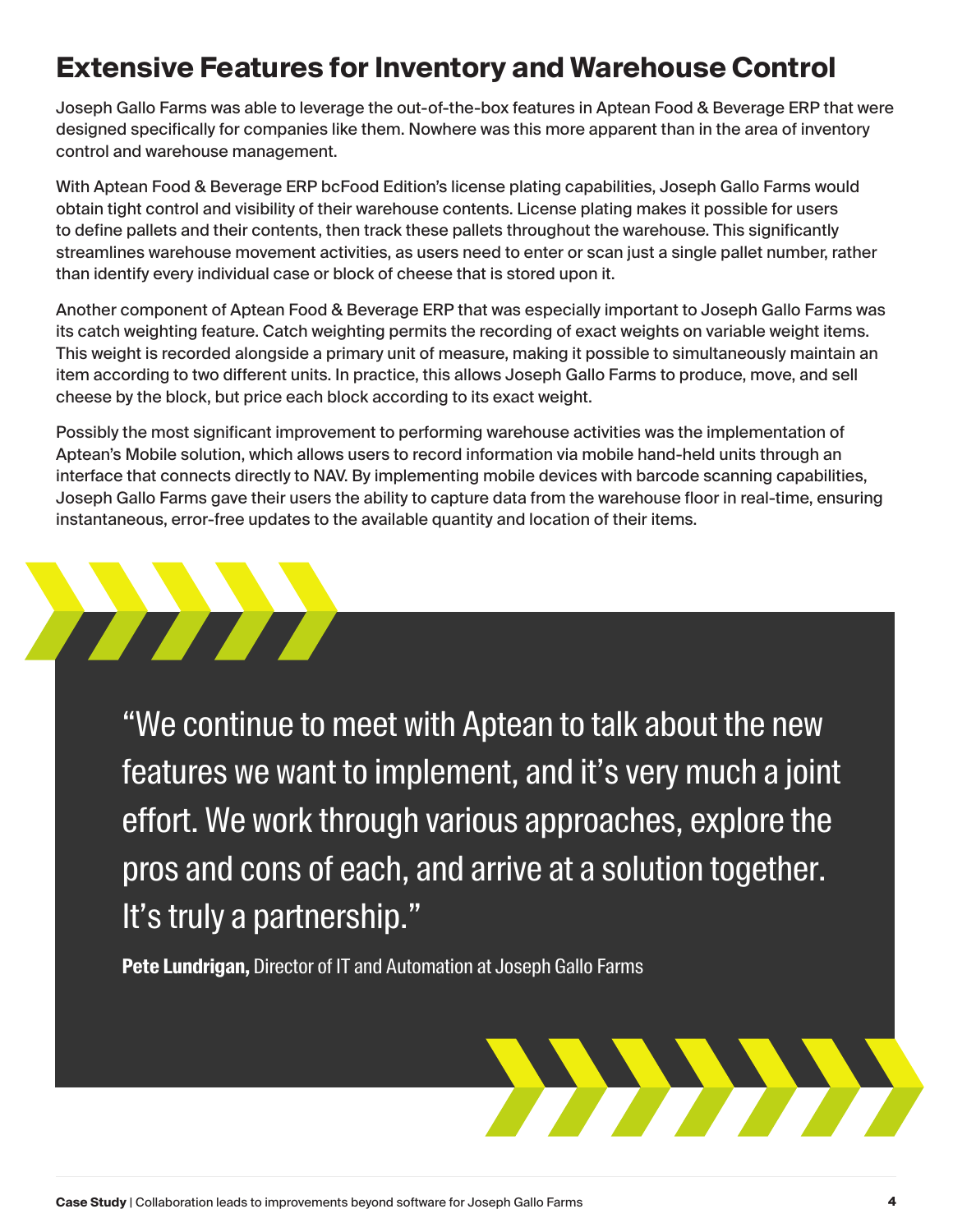### **Improvements Beyond Software**

The combination of a collaborative partnership in approaching issues and the extensive feature set of Aptean Food & Beverage ERP resulted in a positive end for the Joseph Gallo Farms implementation. The company has benefited greatly from the integrated nature of Aptean Food & Beverage ERP; while the software stretches across all areas of business, everything remains part of one solution, with the data that is recorded in one particular area influencing activities and transactions elsewhere in the environment. This presents users with what is sometimes referred to as "a single version of the truth." No longer relying on external spreadsheets or other disconnected sources of data, users can have complete faith in the data that they are pulling from their system.

Joseph Gallo Farms has also been able to use the technology in their newer version of NAV to do things that would never have been possible with their old system. They have taken tremendous advantage of the Power BI capabilities supported by NAV, producing informative reports and dashboards that allow managers in all areas of the business to see critical data in real-time and make necessary business decisions.

The benefits to Joseph Gallo Farms extend beyond the obvious improvements brought about by their new ERP system, however. As a result of the evaluation of their business during the implementation, Joseph Gallo Farms has worked together with Aptean to improve processes in areas that have nothing to do with software, be it the execution of new procedures or finding more efficient ways to do things. As Pete explains, "The implementation caused us to look at many of our people processes and ask, 'Is there a better way we can achieve this?' We gained a lot more efficiencies in other areas of our business just by considering them over the course of the implementation."

"One critical aspect of the implementation at Joseph Gallo Farms was the warehouse. For Joseph Gallo Farms, it was, and continues to be, critical that everyone be able to get to what it is that they need, be it raw materials for production or picking finished goods for shipments to customers."

**Steve Reynolds**, Senior Implementer at Aptean

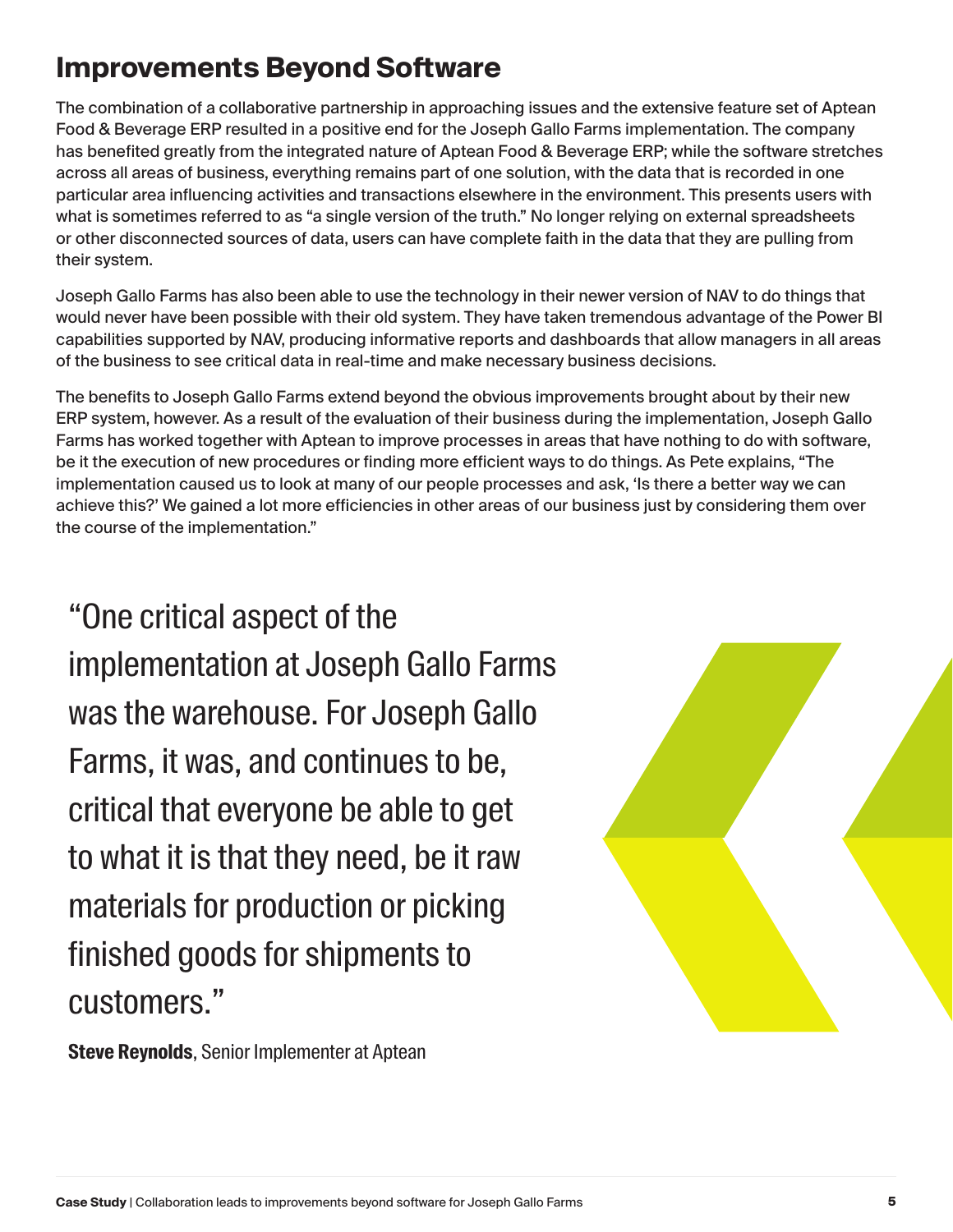## **Full Speed Ahead**

A critical lesson that the staff at Joseph Gallo Farms learned throughout the implementation was the value of more frequently upgrading their ERP system. By staying with their original NAV system for as long as possible, they ended up with a version that was no longer supported by Microsoft and severely lagging when it came to modern technology.

"We don't plan on repeating that pattern going forward," vows Pete. "We're committed to staying current with the technology." As of 2018, Joseph Gallo Farms is exploring an upgrade of their Aptean Food & Beverage ERP solution to the latest version of NAV, which is being re-branded by Microsoft as "Business Central." By upgrading on a more frequent cycle, the upgrades themselves will be smaller undertakings, and users will not be overwhelmed with entirely new interfaces and features.



"Our Aptean Food & Beverage ERP *bcFood Edition* implementation has made Joseph Gallo Farms a much better company. The visibility the system gives us to our on-hand inventory has allowed us to take great strides in utilizing our warehouse in an efficient way as possible."

**Pete Lundrigan,** Director of IT and Automation at Joseph Gallo Farms